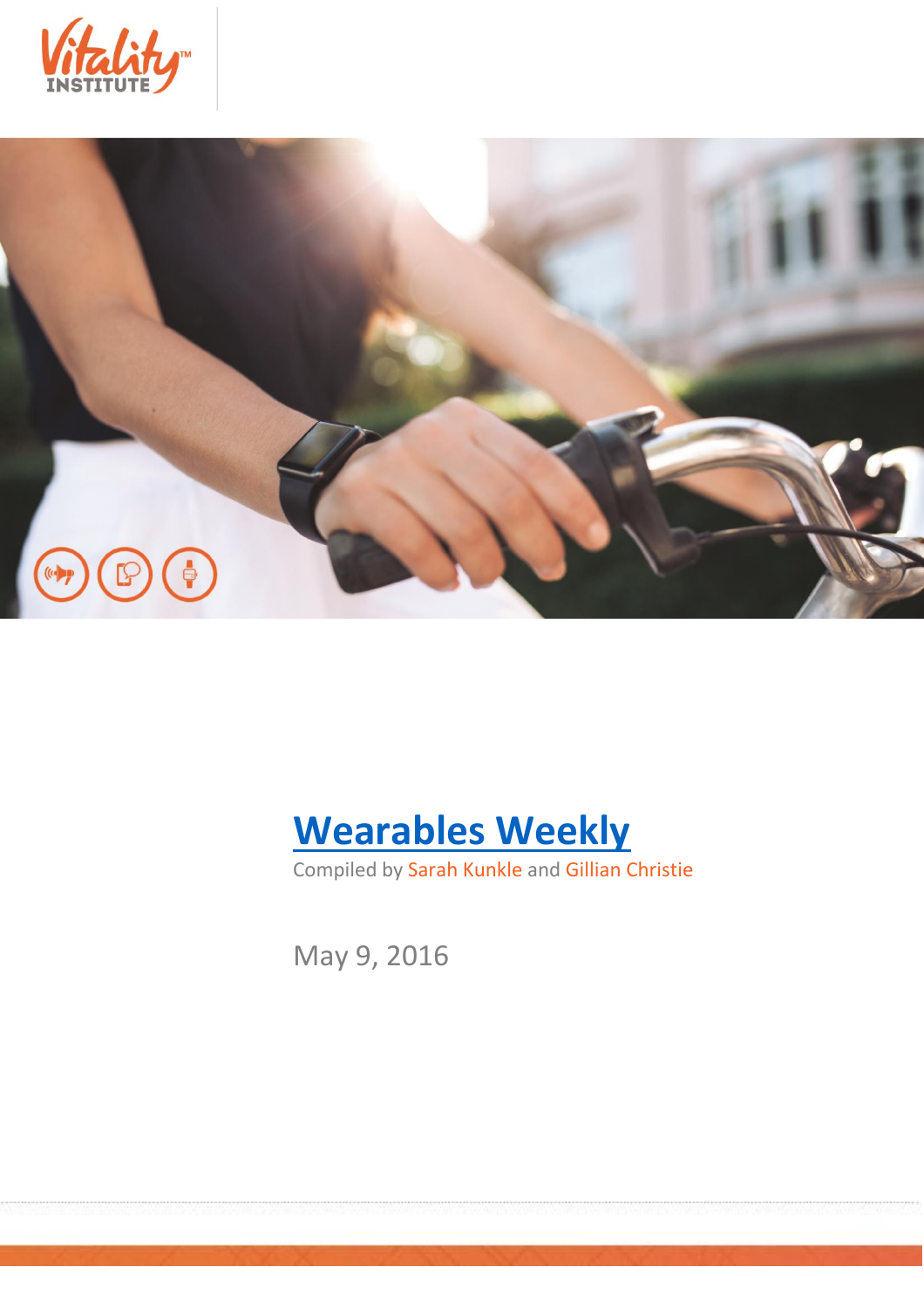

*Last week, Fitbit revealed 2016Q1 results in addition to some of its plans for the future in its quarterly earnings call. Read the latest below!*

## **[Fitbit says 'exciting' new products are coming by end of year](http://www.theverge.com/2016/5/4/11593860/fitbit-exciting-new-products-holidays-2016-first-quarter-earnings)**

During last week's first quarter earnings call, Fitbit CEO James Park said it is planning on introducing "exciting new products" heading into the 2016 holiday season. The first quarter of 2016 was better than expected for Fitbit: the company beat revenue expectations, with \$505.4 million in revenue, a 50 percent year-over-year increase. Fitbit also sold 4.8 million devices this quarter for a total of 43 million wearable devices to date. Also notable: almost half of this quarter's revenues came from sales of the new Fitbit Blaze fitness watch and Fitbit Alta activity tracker, both of which were only shipping for about a month in the quarter. According to the company, around 40 percent of Blaze and Alta users were people who had upgraded from older Fitbit devices.

**Importance**: The Fitbit Blaze, the company's first smartwatch, was met with mixed reviews when it was introduced earlier this year. However, this quarter's results show that the Blaze is doing well, even amidst competition from Apple Watch.

## **[Study: 12 percent of US consumers own a fitness band or smartwatch](http://mobihealthnews.com/content/study-12-percent-us-consumers-own-fitness-band-or-smartwatch)**

According to a Kantar Wearable Technology report, 12 percent of US consumers own a fitness band or a smartwatch. The majority of these users (about 75 percent) own a fitness band rather than a smartwatch. Brand, ease of use, and functionality are the top drivers of purchase, outweighing both design and cost. The study also found that US consumer adoption of fitness wearables and smartwatches is almost double adoption in Europe, with less than 7 percent of consumers in England, Germany, France and Italy owning a smartwatch or fitness band. In the European market, 18.5 percent of consumers own Fitbit devices, followed by 14 percent who own Apple devices and 11.6 percent who own Samsung devices. Kantar's market data comes from a combination of consumer purchase tracking and ongoing surveys.

**Importance**: This first smartwatch dataset from Kantar shows a relatively low level of market penetration for wearables. The company plans to add a number of data elements to its next report, including whether non-owners of smartwatches intend to purchase one of these devices in the future. These questions should give some indications about where the market is headed in the future.

## **[Use Your Arm as a Smart Watch Touch Pad](https://www.technologyreview.com/s/601405/use-your-arm-as-a-smart-watch-touch-pad/)**

Researchers at Carnegie Mellon University are working on a project called SkinTrack, which seeks to turn your arm into a touch pad for electronic devices. Users would wear rings on their index fingers that emit an electrical signal picked up by an electrode-laden smart watch worn on the other arm. The technology works similarly to how cell towers triangulate signals to figure out a phone's location. According to researchers, SkinTrack can determine when the finger is on the skin 99 percent of the time and can track movements on the arm and hand in real time when electrodes in the smart watch are arranged in a certain way. It will likely take a few years until the technology is accurate enough for commercial use. **Importance**: Many users find wearables hard to use because of their tiny displays. Researchers think that using the skin as a touch pad could make it easier to do things like navigate maps, make calls, play games, and more.